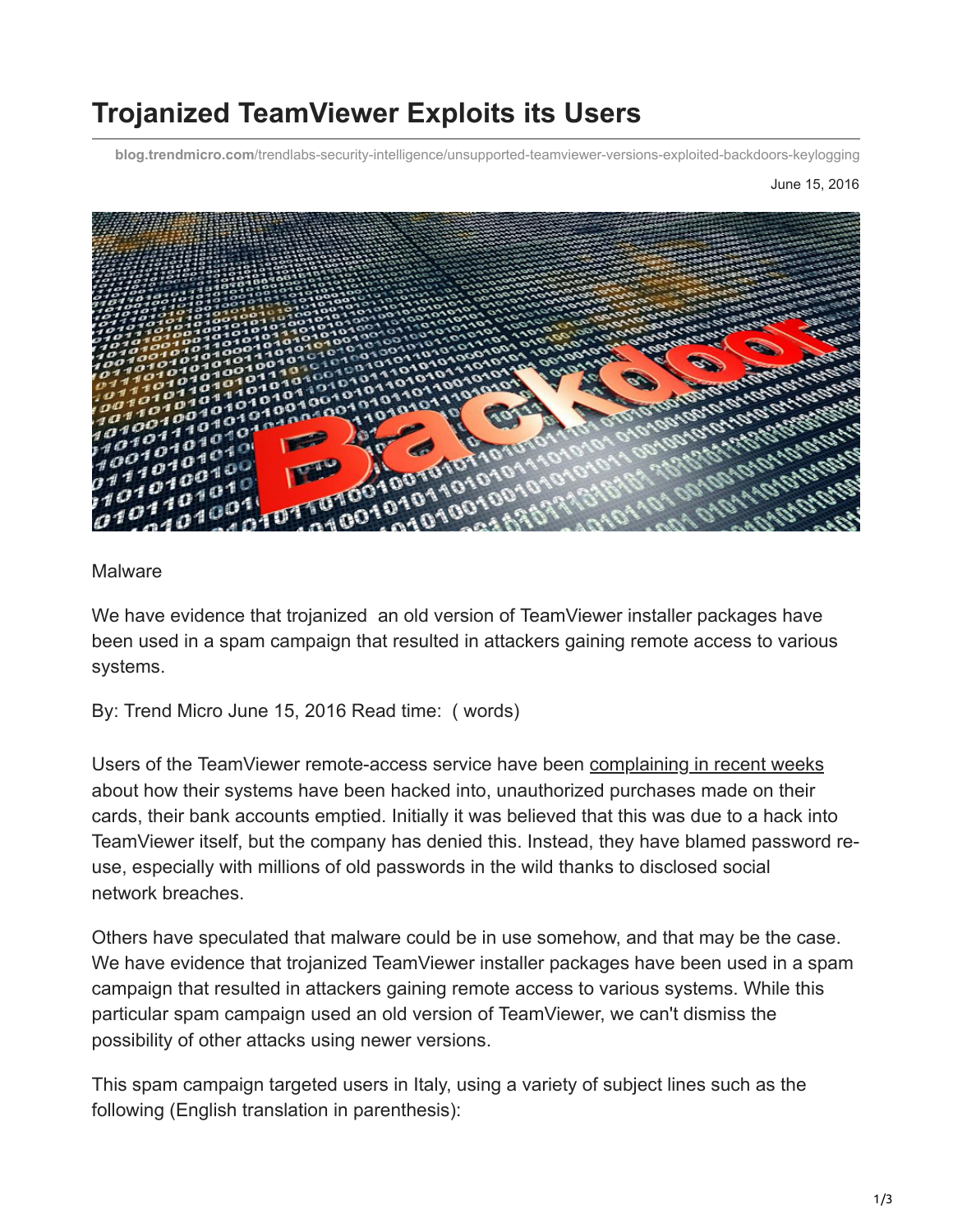- Accesso dati (Data access)
- Il tuo ID e stato usato (Your ID was used)
- Prova gratuita 30 giorni (Free 30-day trial)
- Conferma dell'ordine (Order conformation)
- Il tuo conto informazione (Your account information)
- Finanziamento?????? (Financing)

A simple .JS (JavaScript) file was attached to these messages; when run this file downloads various files onto the system:

- A keylogger, detected as TSPY\_DRIDEX.YYSUV
- A "Trojanized" version of TeamViewer, detected as BKDR\_TEAMBOT.MNS.
- A batch file which executed the above two items, then deletes itself

This particular Trojanized version that the malware installs is very old - version 6.0.17222.0. TeamViewer 6 was first released in December 2010 and was superseded by version 7 in November 2011. Secondly, it is installed in an unusual location: *%APPDATA%\Div.* (Some variants installed their copy into *%APPDATA%/Addins* instead.) This behavior is consistent across all the various permutations of this attack we have seen.

This version of TeamViewer was Trojanized, but not by modifying the legitimate version. Instead, it *includes* an additional DLL - *avicap32.dll*. (This malicious DLL is detected as BKDR TEAMBOT.DLL.) In a classic case of DLL search order hijacking; the legitimate TeamViewer applications loads two functions from this DLL; the legitimate version of which is a part of Windows. However, the presence of the malicious version allows an attacker to take control of the TeamViewer application.

This particular campaign targeted users in Italy for a month, ample time to gather all of a victim's usernames and passwords. The presence of a Trojanized TeamViewer version raises the possibility that a newer version may exist in the wild and account for some of the recent attacks.

One more thing to note is that the TeamViewer administrators *may* be able to limit the damage of old versions. All TeamViewer connections are initially mediated by company servers. It may be possible for connections from these unsupported versions to be disconnected at this handshake stage, preventing any malicious use from progressing. It would unfortunately also cut out any users of these old versions.

[Trend Micro endpoint solutions such as T](http://www.trendmicro.com.ph/ph/business/complete-user-protection/index.html)[rend Micro™ Security](http://www.trendmicro.com/us/home/products/software/index.html)[, Smart](http://www.trendmicro.com.ph/ph/business/complete-user-protection/index.html) Protection Suites, and [Worry-Free](http://www.trendmicro.com/us/small-business/product-security/)[™](http://www.trendmicro.com/us/home/products/software/index.html) [Business Security](http://www.trendmicro.com/us/small-business/product-security/) can protect users and SMBs from this threat by detecting malicious files, and spammed messages as well as blocking all related malicious URLs. On the other hand, our [Trend Micro Deep Discovery](http://www.trendmicro.com/us/enterprise/security-risk-management/deep-discovery/) has an email inspection layer that can protect enterprises by detecting malicious attachments and URLs. The following hashes are related to this attack: